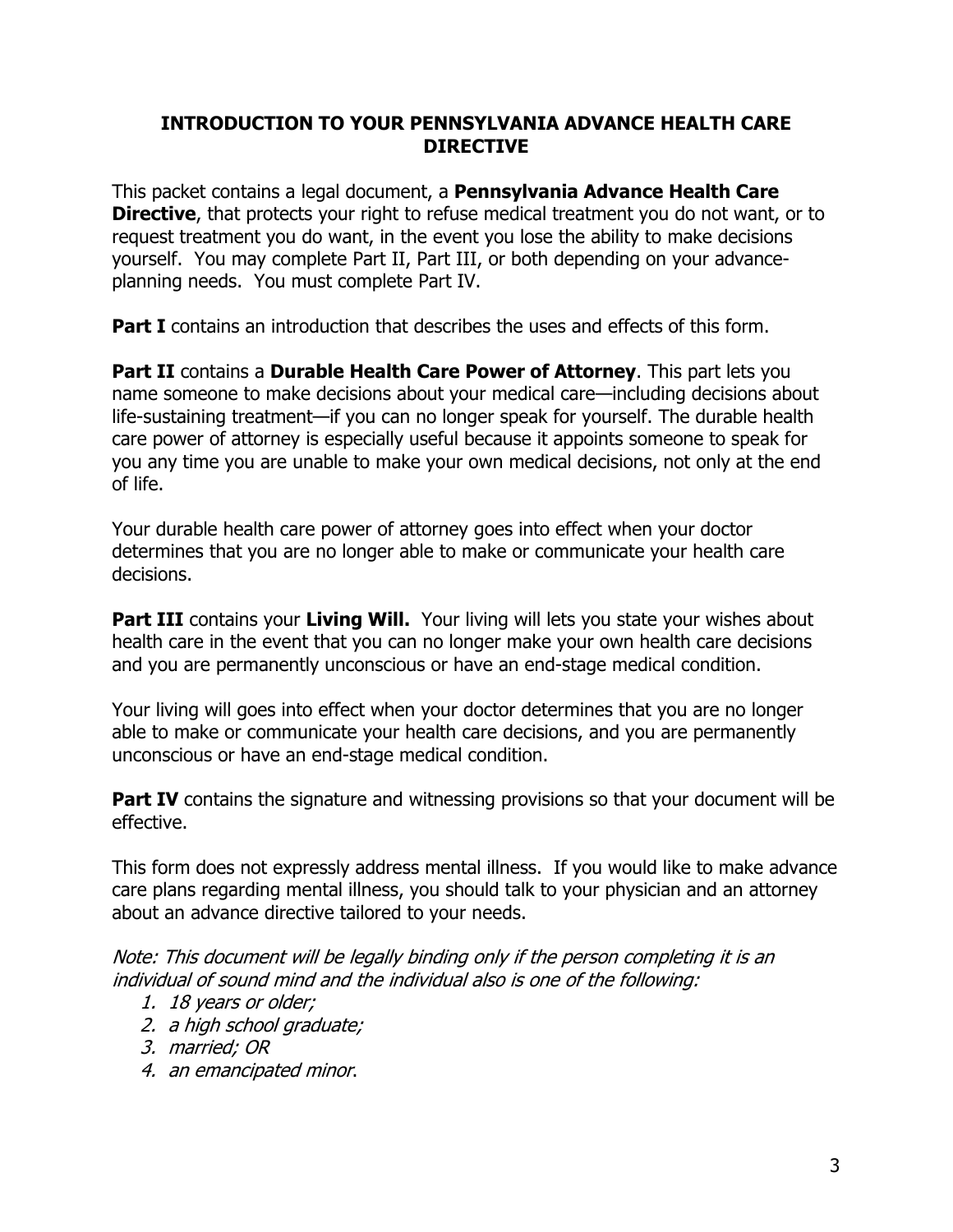# **COMPLETING YOUR PENNSYLVANIA ADVANCE HEALTH CARE DIRECTIVE**

#### **How do I make my Pennsylvania Advance Health Care Directive legal?**

In order to make your advance health care directive legally binding, you must date and sign it, or direct another to do so, in the presence of two witnesses. Both of your witnesses must be 18 years or older and, if you are unable to sign your Directive, neither witness can be the person who signed the Directive on your behalf.

## **Whom should I appoint as my health care agent?**

Your health care agent is the person you appoint to make decisions about your health care if you become unable to make those decisions yourself. Your health care agent may be a family member or a close friend whom you trust to make serious decisions. The person you name as your health care agent should clearly understand your wishes and be willing to accept the responsibility of making health care decisions for you.

You can appoint a second person as your alternate agent. The alternate will step in if the first person you name as a health care agent is unable, unwilling, or unavailable to act for you.

Unless he or she is related to you, you may not appoint as your agent:

- Your attending physician or other health care provider, or
- The owner, operator, or employee of a health care facility where you are receiving care.

#### **Can I add personal instructions to my advance health care directive?**

One of the strongest reasons for naming an agent is to have someone who can respond flexibly as your health care situation changes and deal with situations that you did not foresee. If you add instructions to this document it may help your agent carry out your wishes, but be careful that you do not unintentionally restrict your agent's power to act in your best interest. In any event, be sure to talk with your agent about your future medical care and describe what you consider to be an acceptable "quality of life."

#### **What if I change my mind?**

You may revoke your Pennsylvania Advance Health Care Directive at any time and in any manner. Your revocation becomes effective when you, or a witness to your revocation, notify your doctor or other health care provider.

Unless you specify otherwise, if you have appointed your spouse as your agent, your appointment is automatically revoked if either of you file a divorce action. You may specify on page 7 of the form that you want your spouse to continue to be your agent even if a divorce action is filed if you do not want such an automatic revocation to occur.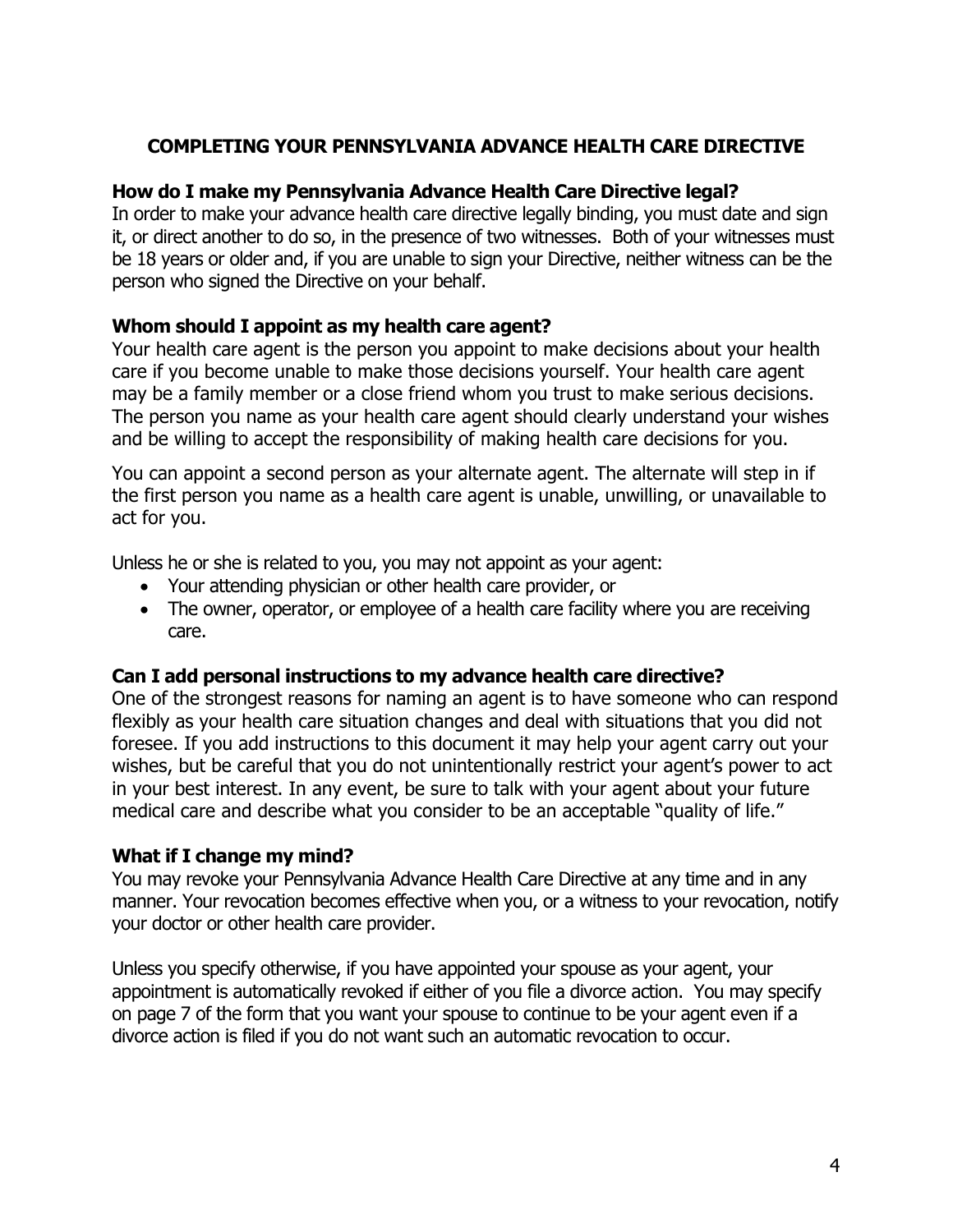# **What other important facts should I know?**

A pregnant patient's Pennsylvania Directive will not be honored, due to restrictions in the state law, unless life-sustaining treatment will not permit the development and live birth of the unborn child, will be physically harmful to the pregnant woman, or will cause her pain that cannot be alleviated by medication.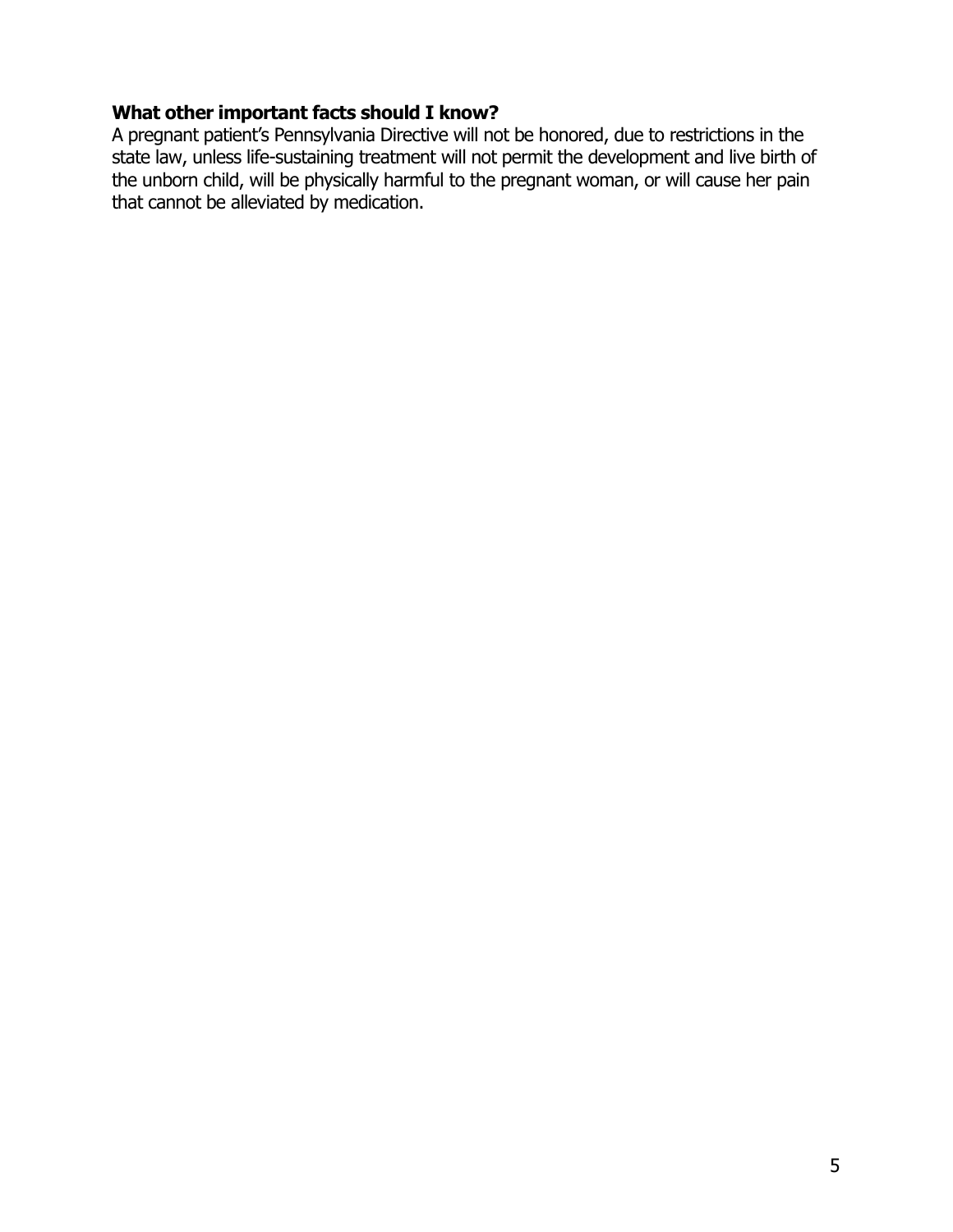# **PENNSYLVANIA ADVANCE HEALTH CARE DIRECTIVE PAGE 1 OF 11**

|                                                                                            | <b>PART I: INTRODUCTORY REMARKS ON</b><br><b>HEALTH CARE DECISION MAKING</b>                                                                                                                                                                                                                                                                                                                                                                                                                                                                                                                                                                                                                                                                                                                                                                                                                                |
|--------------------------------------------------------------------------------------------|-------------------------------------------------------------------------------------------------------------------------------------------------------------------------------------------------------------------------------------------------------------------------------------------------------------------------------------------------------------------------------------------------------------------------------------------------------------------------------------------------------------------------------------------------------------------------------------------------------------------------------------------------------------------------------------------------------------------------------------------------------------------------------------------------------------------------------------------------------------------------------------------------------------|
|                                                                                            | You have the right to decide the type of health care you want.                                                                                                                                                                                                                                                                                                                                                                                                                                                                                                                                                                                                                                                                                                                                                                                                                                              |
|                                                                                            | Should you become unable to understand, make or communicate decisions<br>about medical care, your wishes for medical treatment are most likely to be<br>followed if you express those wishes in advance by:                                                                                                                                                                                                                                                                                                                                                                                                                                                                                                                                                                                                                                                                                                 |
|                                                                                            | (1) naming a health care agent to decide treatment for you; and                                                                                                                                                                                                                                                                                                                                                                                                                                                                                                                                                                                                                                                                                                                                                                                                                                             |
|                                                                                            | (2) giving health care treatment instructions to your health care agent<br>or health care provider.                                                                                                                                                                                                                                                                                                                                                                                                                                                                                                                                                                                                                                                                                                                                                                                                         |
| <b>GENERAL</b><br><b>INFORMATION</b>                                                       | An advance health care directive is a written set of instructions expressing your<br>wishes for medical treatment. It may contain a health care power of attorney,<br>where you name a person called a "health care agent" to decide treatment for<br>you, and a living will, where you tell your health care agent and health care<br>providers your choices regarding the initiation, continuation, withholding or<br>withdrawal of life-sustaining treatment and other specific directions.                                                                                                                                                                                                                                                                                                                                                                                                              |
|                                                                                            | You may limit your health care agent's involvement in deciding your medical<br>treatment so that your health care agent will speak for you only when you are<br>unable to speak for yourself or you may give your health care agent the power<br>to speak for you immediately. This combined form gives your health care agent<br>the power to speak for you only when you are unable to speak for yourself. A<br>living will cannot be followed unless your attending physician determines that<br>you lack the ability to understand, make or communicate health care decisions<br>for yourself and you are either permanently unconscious or you have an end-<br>stage medical condition, which is a condition that will result in death despite the<br>introduction or continuation of medical treatment. You, and not your health care<br>agent, remain responsible for the cost of your medical care. |
|                                                                                            | If you do not write down your wishes about your health care in advance, and if<br>later you become unable to understand, make or communicate these decisions,<br>those wishes may not be honored because they may remain unknown to others.                                                                                                                                                                                                                                                                                                                                                                                                                                                                                                                                                                                                                                                                 |
| © 2005 National<br>Hospice and<br><b>Palliative Care</b><br>Organization.<br>2014 Revised. | A health care provider who refuses to honor your wishes about health care must<br>tell you of his or her refusal and help to transfer you to a health care provider<br>who will honor your wishes.                                                                                                                                                                                                                                                                                                                                                                                                                                                                                                                                                                                                                                                                                                          |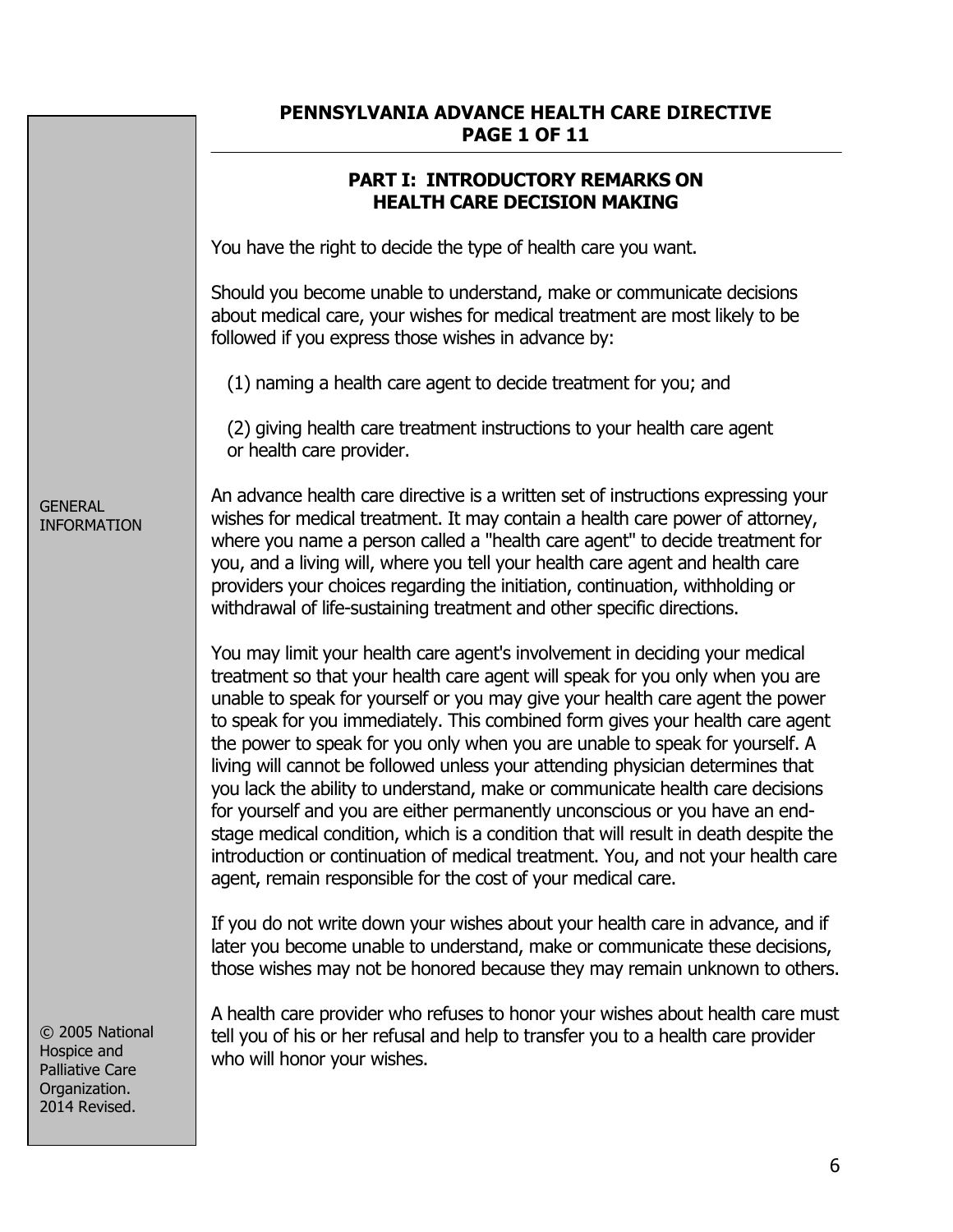### **PENNSYLVANIA ADVANCE HEALTH CARE DIRECTIVE PAGE 2 OF 11**

You should give a copy of your advance health care directive (a living will, a health care power of attorney or a document like this one that contains both) to your health care agent, your physicians, family members and others whom you expect would likely attend to your needs if you become unable to understand, make or communicate decisions about medical care. If your health care wishes change, tell your physician and write a new advance health care directive to replace your old one. It is important in selecting a health care agent that you choose a person you trust who is likely to be available in a medical situation where you cannot make decisions for yourself. You should inform that person that you have appointed him or her as your health care agent and discuss your beliefs and values with him or her so that your health care agent will understand your health care objectives.

You may wish to consult with knowledgeable, trusted individuals such as family members, your physician or clergy when considering an expression of your values and health care wishes. You are free to create your own advance health care directive to convey your wishes regarding medical treatment. The following form is an example of an advance health care directive that combines a health care power of attorney with a living will.

# NOTES ABOUT THE USE OF THIS FORM

If you decide to use this form or create your own advance health care directive, you should consult with your physician and your attorney to make sure that your wishes are clearly expressed and comply with the law.

If you decide to use this form but disagree with any of its statements, you may cross out those statements.

You may add comments to this form or use your own form to help your physician or health care agent decide your medical care.

This form is designed to give your health care agent broad powers to make health care decisions for you whenever you cannot make them for yourself. It is also designed to express a desire to limit or authorize care if you have an endstage medical condition or are permanently unconscious. If you do not desire to give your health care agent broad powers, or you do not wish to limit your care if you have an end-stage medical condition or are permanently unconscious, you may wish to use a different form or create your own. YOU SHOULD ALSO USE A DIFFERENT FORM IF YOU WISH TO EXPRESS YOUR PREFERENCES IN MORE DETAIL THAN THIS FORM ALLOWS OR IF YOU WISH FOR YOUR HEALTH CARE

**GENERAL** INFORMATION (CONTINUED)

© 2005 National Hospice and Palliative Care Organization. 2014 Revised.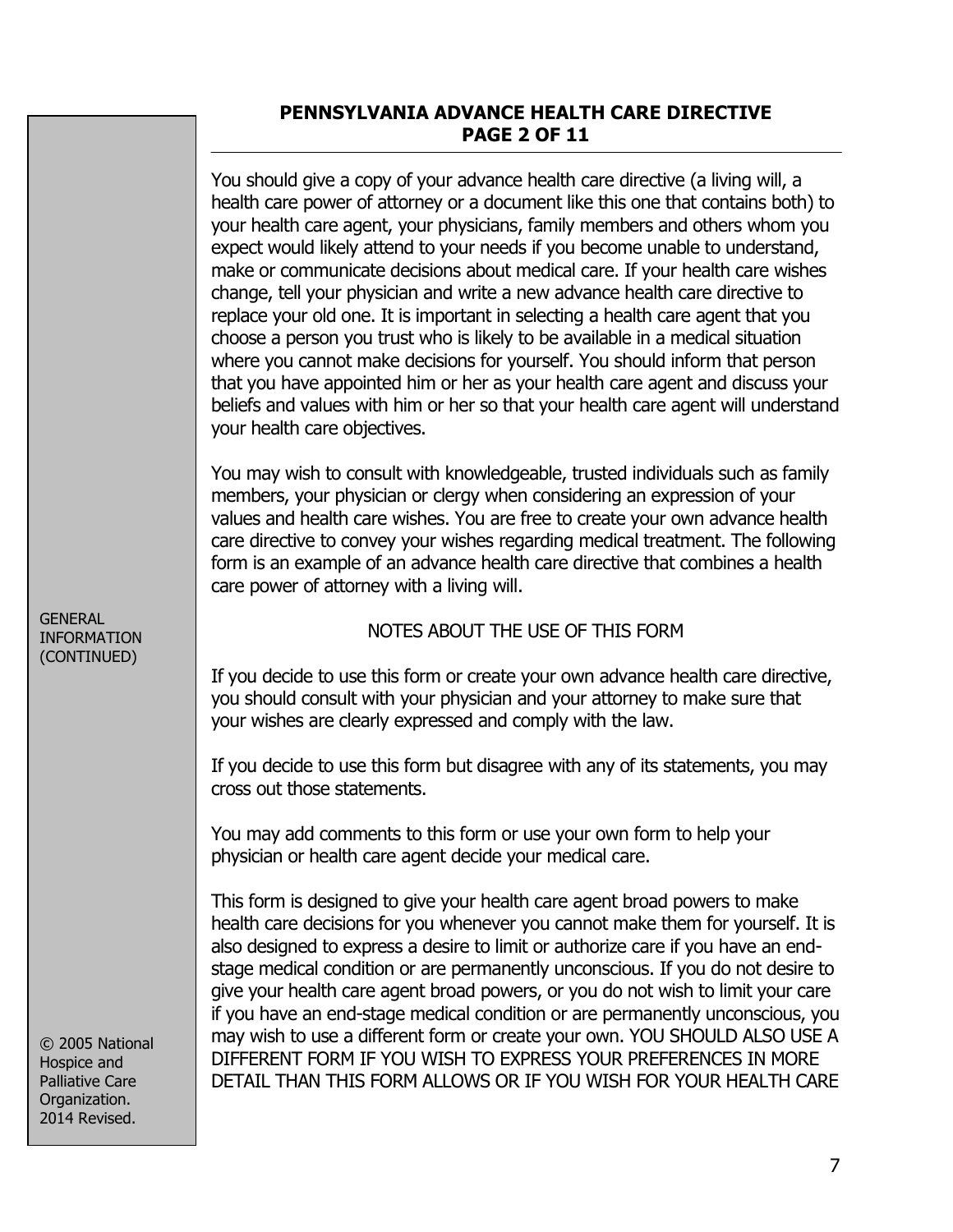#### **PENNSYLVANIA ADVANCE HEALTH CARE DIRECTIVE PAGE 3 OF 11**

AGENT TO BE ABLE TO SPEAK FOR YOU IMMEDIATELY. In these situations, it is particularly important that you consult with your attorney and physician to make sure that your wishes are clearly expressed.

This form allows you to tell your health care agent your goals if you have an end-stage medical condition or other extreme and irreversible medical condition, such as advanced Alzheimer's disease. Do you want medical care applied aggressively in these situations or would you consider such aggressive medical care burdensome and undesirable?

You may choose whether you want your health care agent to be bound by your instructions or whether you want your health care agent to be able to decide at the time what course of treatment the health care agent thinks most fully reflects your wishes and values.

If you are a woman and diagnosed as being pregnant at the time a health care decision would otherwise be made pursuant to this form, the laws of this Commonwealth prohibit implementation of that decision if it directs that lifesustaining treatment, including nutrition and hydration, be withheld or withdrawn from you, unless your attending physician and an obstetrician who have examined you certify in your medical record that the life-sustaining treatment:

 (1) will not maintain you in such a way as to permit the continuing development and live birth of the unborn child;

(2) will be physically harmful to you; or

(3) will cause pain to you that cannot be alleviated by medication.

A physician is not required to perform a pregnancy test on you unless the physician has reason to believe that you may be pregnant.

Pennsylvania law protects your health care agent and health care providers from any legal liability for following in good faith your wishes as expressed in the form or by your health care agent's direction. It does not otherwise change professional standards or excuse negligence in the way your wishes are carried out. If you have any questions about the law, consult an attorney for guidance.

This form and explanation is not intended to take the place of specific legal or medical advice, for which you should rely upon your own attorney and physician.

**GENERAL** INFORMATION (CONTINUED)

© 2005 National Hospice and Palliative Care Organization. 2014 Revised.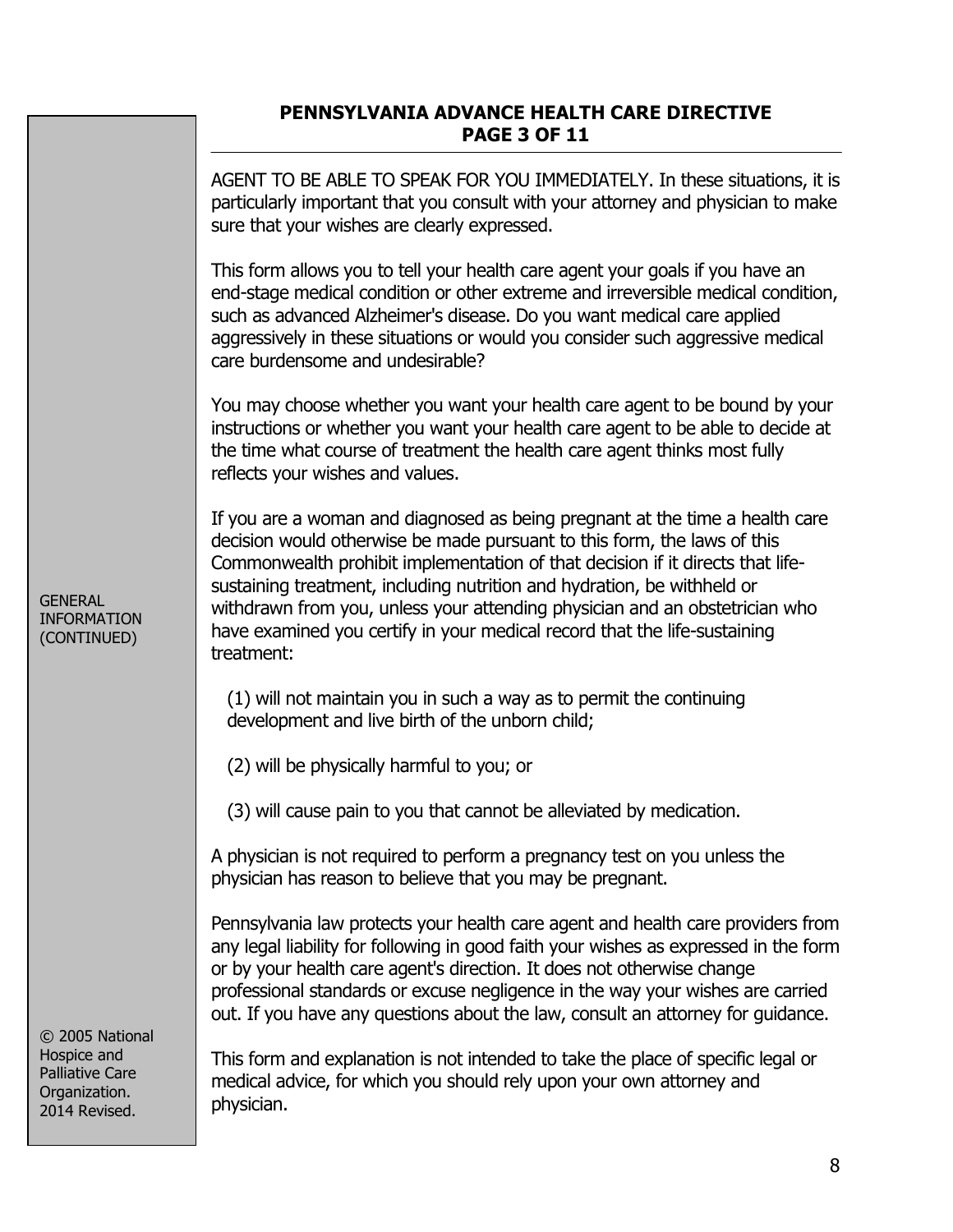|                                                                                            | PENNSYLVANIA ADVANCE HEALTH CARE DIRECTIVE<br><b>PAGE 4 OF 11</b>                                                                                                                                                                                                                                                                                                                                                                                                                                                                                                                                                                                                                                                                                                                                                                                                                                                                                                                              |  |
|--------------------------------------------------------------------------------------------|------------------------------------------------------------------------------------------------------------------------------------------------------------------------------------------------------------------------------------------------------------------------------------------------------------------------------------------------------------------------------------------------------------------------------------------------------------------------------------------------------------------------------------------------------------------------------------------------------------------------------------------------------------------------------------------------------------------------------------------------------------------------------------------------------------------------------------------------------------------------------------------------------------------------------------------------------------------------------------------------|--|
|                                                                                            | PART II: DURABLE HEALTH CARE POWER OF ATTORNEY                                                                                                                                                                                                                                                                                                                                                                                                                                                                                                                                                                                                                                                                                                                                                                                                                                                                                                                                                 |  |
| PRINT YOUR NAME                                                                            | $I_{\iota}$<br>, of                                                                                                                                                                                                                                                                                                                                                                                                                                                                                                                                                                                                                                                                                                                                                                                                                                                                                                                                                                            |  |
| <b>AND COUNTY</b>                                                                          | County, Pennsylvania, appoint<br>the person named below to be my health care agent to make health and<br>personal care decisions for me.                                                                                                                                                                                                                                                                                                                                                                                                                                                                                                                                                                                                                                                                                                                                                                                                                                                       |  |
|                                                                                            | Effective immediately and continuously until my death or revocation by a<br>writing signed by me or someone authorized to make health care<br>treatment decisions for me, I authorize all health care providers or other<br>covered entities to disclose to my health care agent, upon my agent's<br>request, any information, oral or written, regarding my physical or mental<br>health, including, but not limited to, medical and hospital records and<br>what is otherwise private, privileged, protected or personal health<br>information, such as health information as defined and described in the<br>Health Insurance Portability and Accountability Act of 1996 (Public Law<br>104-191, 110 Stat. 1936), the regulations promulgated there under and<br>any other State or local laws and rules. Information disclosed by a health<br>care provider or other covered entity may be redisclosed and may no<br>longer be subject to the privacy rules provided by 45 C.F.R. Pt. 164. |  |
|                                                                                            | The remainder of this document will take effect when and only when I<br>lack the ability to understand, make or communicate a choice regarding a<br>health or personal care decision as verified by my attending physician. My<br>health care agent may not delegate the authority to make decisions.                                                                                                                                                                                                                                                                                                                                                                                                                                                                                                                                                                                                                                                                                          |  |
|                                                                                            |                                                                                                                                                                                                                                                                                                                                                                                                                                                                                                                                                                                                                                                                                                                                                                                                                                                                                                                                                                                                |  |
| © 2005 National<br>Hospice and<br><b>Palliative Care</b><br>Organization.<br>2014 Revised. |                                                                                                                                                                                                                                                                                                                                                                                                                                                                                                                                                                                                                                                                                                                                                                                                                                                                                                                                                                                                |  |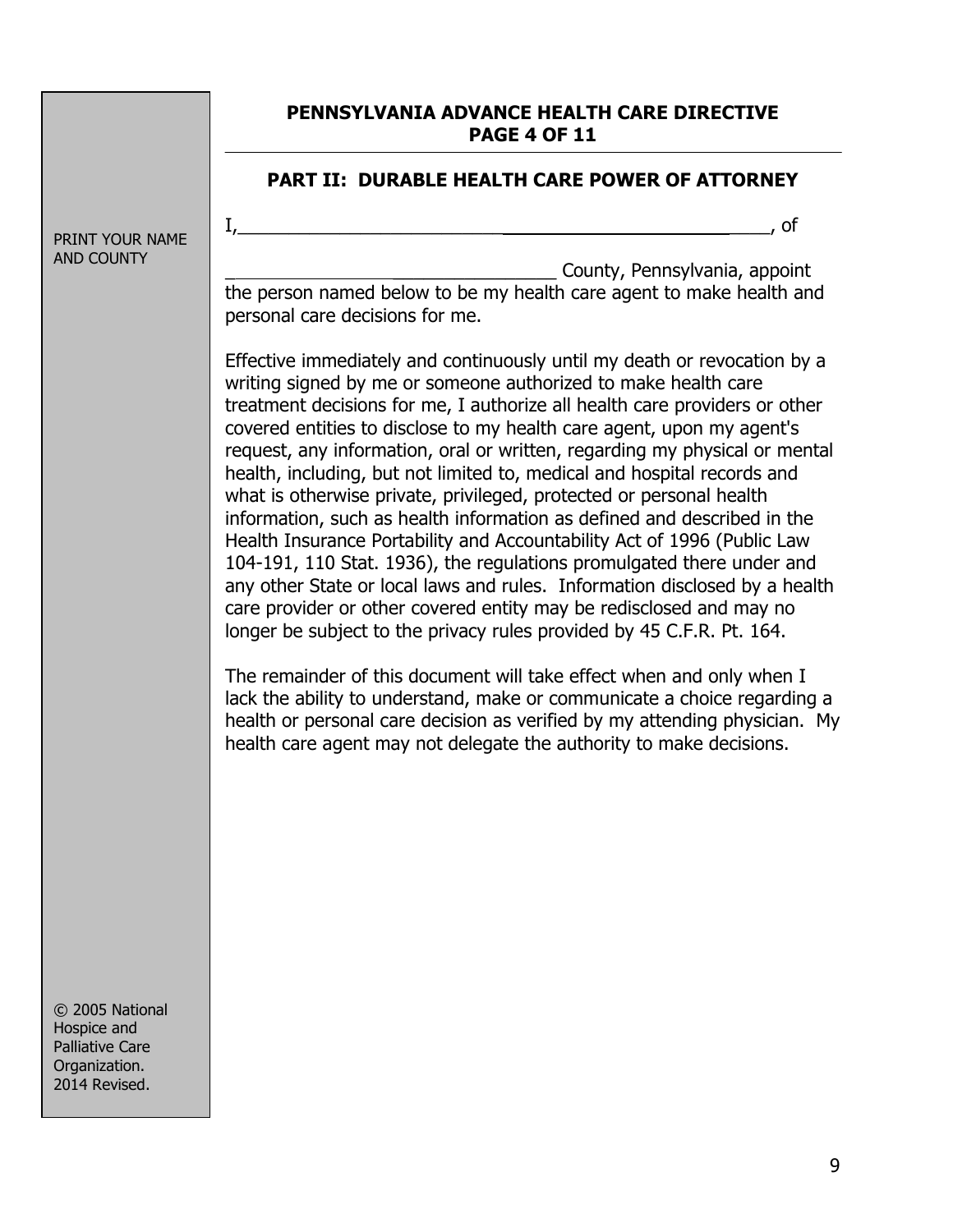## **PENNSYLVANIA ADVANCE HEALTH CARE DIRECTIVE PAGE 5 OF 11**

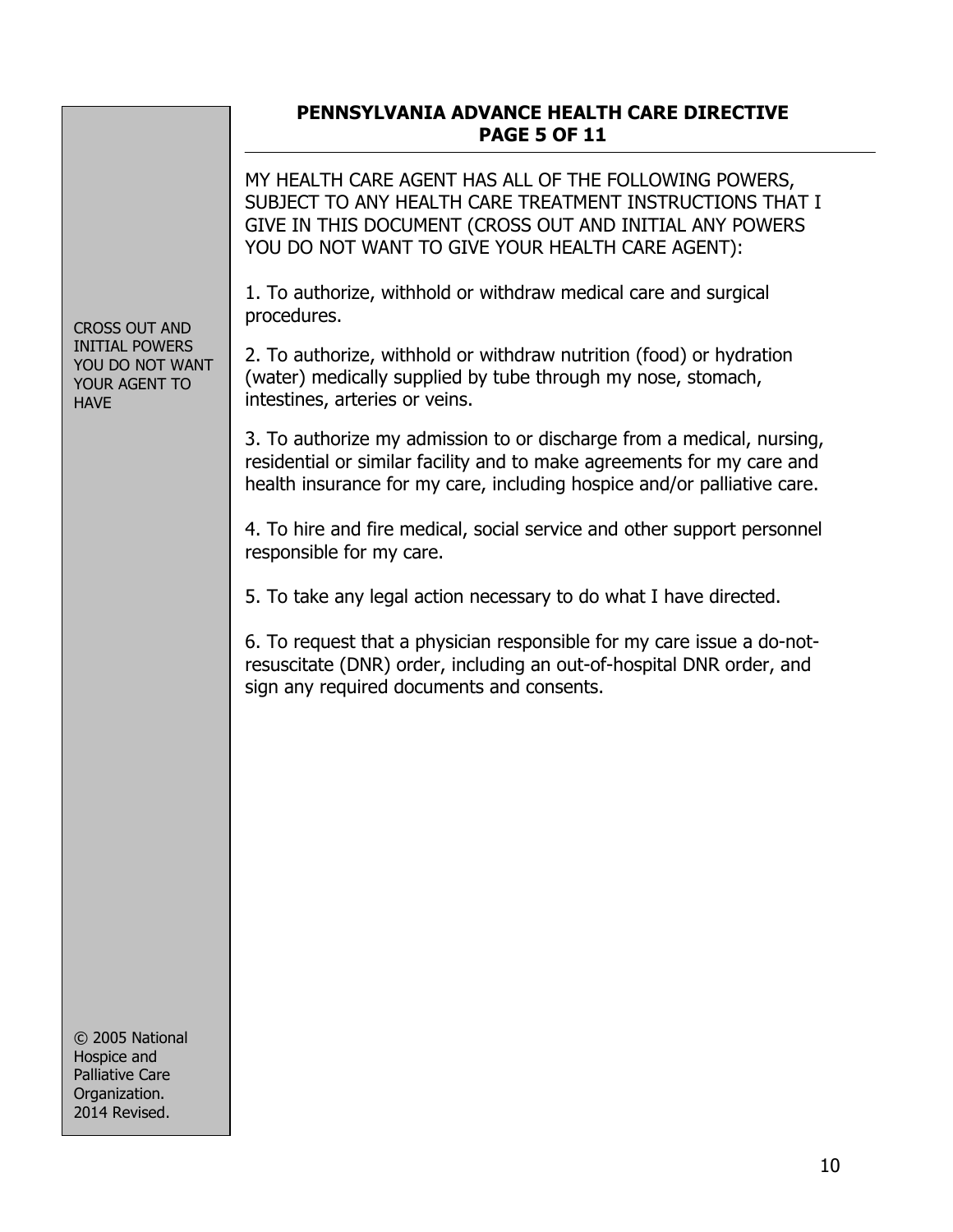|                                                                                                    | <b>PENNSYLVANIA ADVANCE HEALTH CARE DIRECTIVE</b><br><b>PAGE 6 OF 11</b>                                                                                                                                                                                                                                                            |  |  |
|----------------------------------------------------------------------------------------------------|-------------------------------------------------------------------------------------------------------------------------------------------------------------------------------------------------------------------------------------------------------------------------------------------------------------------------------------|--|--|
|                                                                                                    | APPOINTMENT OF HEALTH CARE AGENT                                                                                                                                                                                                                                                                                                    |  |  |
|                                                                                                    | I appoint the following health care agent:                                                                                                                                                                                                                                                                                          |  |  |
|                                                                                                    | Health care agent:                                                                                                                                                                                                                                                                                                                  |  |  |
| PRINT THE NAME,<br><b>RELATIONSHIP AND</b><br><b>ADDRESS OF YOUR</b><br><b>AGENT</b>               | (Name and relationship)                                                                                                                                                                                                                                                                                                             |  |  |
|                                                                                                    | Telephone Number: Home______________________ Work_______________________________                                                                                                                                                                                                                                                    |  |  |
| PRINT PHONE<br><b>NUMBER AND EMAIL</b><br><b>ADDRESS OF YOUR</b><br><b>AGENT</b>                   | IF YOU DO NOT NAME A HEALTH CARE AGENT, HEALTH CARE<br>PROVIDERS WILL ASK YOUR FAMILY OR AN ADULT WHO KNOWS YOUR<br>PREFERENCES AND VALUES FOR HELP IN DETERMINING YOUR WISHES<br>FOR TREATMENT.                                                                                                                                    |  |  |
| PRINT THE NAME,<br>RELATIONSHIP,<br>ADDRESS, PHONE                                                 | NOTE THAT YOU MAY NOT APPOINT YOUR DOCTOR OR OTHER<br>HEALTH CARE PROVIDER AS YOUR HEALTH CARE AGENT UNLESS<br>RELATED TO YOU BY BLOOD, MARRIAGE OR ADOPTION.                                                                                                                                                                       |  |  |
| <b>NUMBER AND EMAIL</b><br><b>ADDRESS OF YOUR</b><br><b>ALTERNATE HEALTH</b><br><b>CARE AGENTS</b> | If my health care agent is not readily available or if my health care<br>agent is my spouse and an action for divorce is filed by either of us after<br>the date of this document, I appoint the person or persons named<br>below in the order named. (It is helpful, but not required, to name<br>alternative health care agents.) |  |  |
|                                                                                                    | First Alternative Health Care Agent:                                                                                                                                                                                                                                                                                                |  |  |
|                                                                                                    | (Name and relationship)                                                                                                                                                                                                                                                                                                             |  |  |
|                                                                                                    |                                                                                                                                                                                                                                                                                                                                     |  |  |
|                                                                                                    | Second Alternative Health Care Agent:                                                                                                                                                                                                                                                                                               |  |  |
| © 2005 National                                                                                    | (Name and relationship)                                                                                                                                                                                                                                                                                                             |  |  |
| Hospice and<br><b>Palliative Care</b><br>Organization.<br>2014 Revised.                            |                                                                                                                                                                                                                                                                                                                                     |  |  |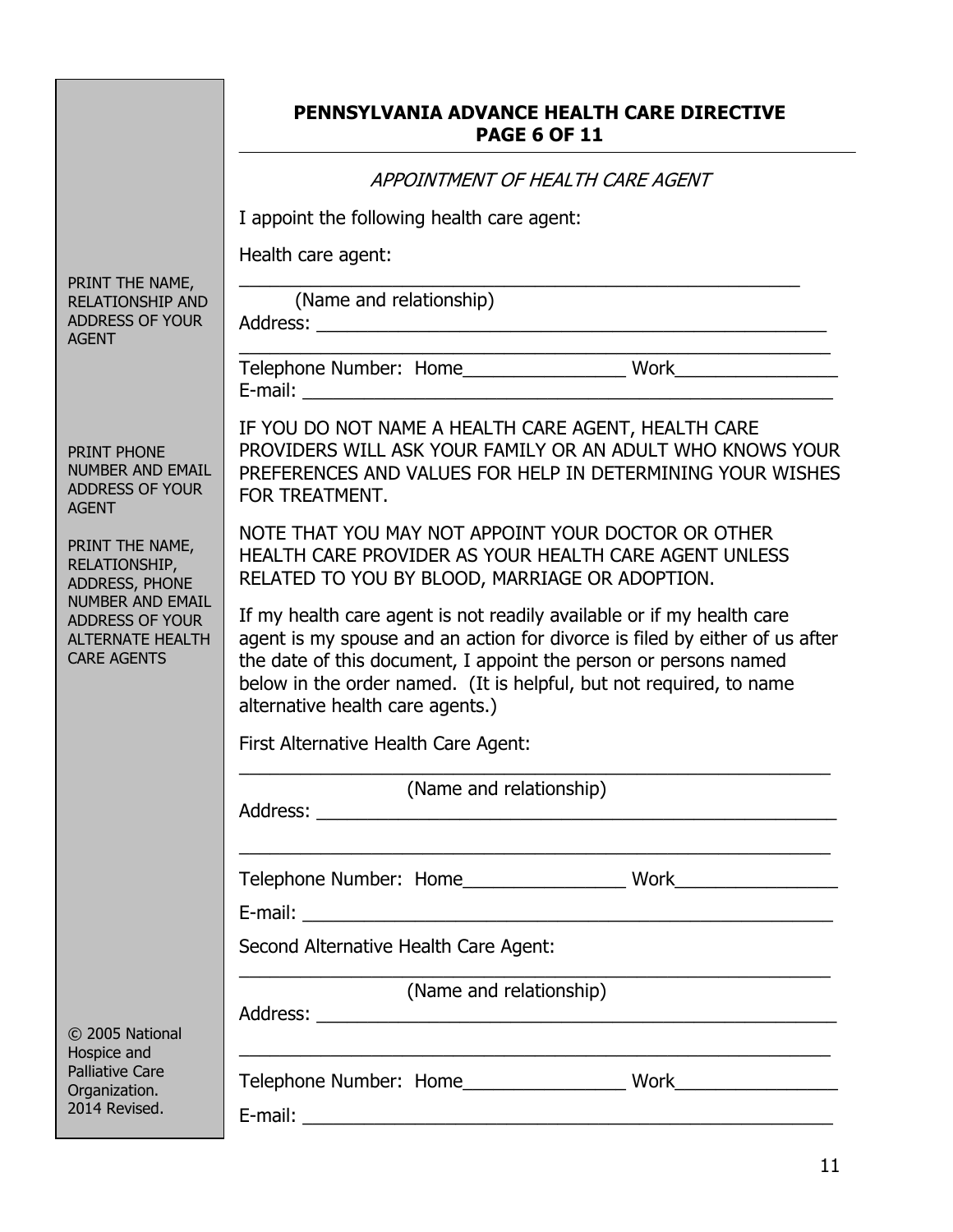## **PENNSYLVANIA ADVANCE HEALTH CARE DIRECTIVE PAGE 7 OF 11**

# GUIDANCE FOR HEALTH CARE AGENT (OPTIONAL)

ADD OTHER INSTRUCTIONS, IF ANY, REGARDING YOUR ADVANCE CARE PLANS

**THESE** INSTRUCTIONS CAN FURTHER ADDRESS YOUR HEALTH CARE PLANS, SUCH AS YOUR WISHES REGARDING **HOSPICE** TREATMENT, BUT CAN ALSO ADDRESS OTHER ADVANCE PLANNING ISSUES, SUCH AS YOUR BURIAL WISHES

ATTACH ADDITIONAL PAGES, IF NEEDED

© 2005 National Hospice and Palliative Care Organization. 2014 Revised.

\_\_\_\_\_\_\_\_\_\_\_\_\_\_\_\_\_\_\_\_\_\_\_\_\_\_\_\_\_\_\_\_\_\_\_\_\_\_\_\_\_\_\_\_\_\_\_\_\_\_\_\_\_\_\_\_\_\_\_\_ (Attach additional pages, if needed.)

When making health care decisions for me, my health care agent should think about what action would be consistent with past conversations we have had, my treatment preferences as expressed in this or any other document, my religious and other beliefs and values, and how I have handled medical and other important issues in the past. If what I would decide is still unclear, then my health care agent should make decisions for me that my health care agent believes are in my best interest, considering the benefits, burdens, and risks of my current circumstances and treatment options.

I offer the following instructions as additional guidance to my health care agent:

\_\_\_\_\_\_\_\_\_\_\_\_\_\_\_\_\_\_\_\_\_\_\_\_\_\_\_\_\_\_\_\_\_\_\_\_\_\_\_\_\_\_\_\_\_\_\_\_\_\_\_\_\_\_\_\_\_\_\_\_ \_\_\_\_\_\_\_\_\_\_\_\_\_\_\_\_\_\_\_\_\_\_\_\_\_\_\_\_\_\_\_\_\_\_\_\_\_\_\_\_\_\_\_\_\_\_\_\_\_\_\_\_\_\_\_\_\_\_\_\_ \_\_\_\_\_\_\_\_\_\_\_\_\_\_\_\_\_\_\_\_\_\_\_\_\_\_\_\_\_\_\_\_\_\_\_\_\_\_\_\_\_\_\_\_\_\_\_\_\_\_\_\_\_\_\_\_\_\_\_\_ \_\_\_\_\_\_\_\_\_\_\_\_\_\_\_\_\_\_\_\_\_\_\_\_\_\_\_\_\_\_\_\_\_\_\_\_\_\_\_\_\_\_\_\_\_\_\_\_\_\_\_\_\_\_\_\_\_\_\_\_ \_\_\_\_\_\_\_\_\_\_\_\_\_\_\_\_\_\_\_\_\_\_\_\_\_\_\_\_\_\_\_\_\_\_\_\_\_\_\_\_\_\_\_\_\_\_\_\_\_\_\_\_\_\_\_\_\_\_\_\_ \_\_\_\_\_\_\_\_\_\_\_\_\_\_\_\_\_\_\_\_\_\_\_\_\_\_\_\_\_\_\_\_\_\_\_\_\_\_\_\_\_\_\_\_\_\_\_\_\_\_\_\_\_\_\_\_\_\_\_\_ \_\_\_\_\_\_\_\_\_\_\_\_\_\_\_\_\_\_\_\_\_\_\_\_\_\_\_\_\_\_\_\_\_\_\_\_\_\_\_\_\_\_\_\_\_\_\_\_\_\_\_\_\_\_\_\_\_\_\_\_ \_\_\_\_\_\_\_\_\_\_\_\_\_\_\_\_\_\_\_\_\_\_\_\_\_\_\_\_\_\_\_\_\_\_\_\_\_\_\_\_\_\_\_\_\_\_\_\_\_\_\_\_\_\_\_\_\_\_\_\_ \_\_\_\_\_\_\_\_\_\_\_\_\_\_\_\_\_\_\_\_\_\_\_\_\_\_\_\_\_\_\_\_\_\_\_\_\_\_\_\_\_\_\_\_\_\_\_\_\_\_\_\_\_\_\_\_\_\_\_\_ \_\_\_\_\_\_\_\_\_\_\_\_\_\_\_\_\_\_\_\_\_\_\_\_\_\_\_\_\_\_\_\_\_\_\_\_\_\_\_\_\_\_\_\_\_\_\_\_\_\_\_\_\_\_\_\_\_\_\_\_ \_\_\_\_\_\_\_\_\_\_\_\_\_\_\_\_\_\_\_\_\_\_\_\_\_\_\_\_\_\_\_\_\_\_\_\_\_\_\_\_\_\_\_\_\_\_\_\_\_\_\_\_\_\_\_\_\_\_\_\_ \_\_\_\_\_\_\_\_\_\_\_\_\_\_\_\_\_\_\_\_\_\_\_\_\_\_\_\_\_\_\_\_\_\_\_\_\_\_\_\_\_\_\_\_\_\_\_\_\_\_\_\_\_\_\_\_\_\_\_\_ \_\_\_\_\_\_\_\_\_\_\_\_\_\_\_\_\_\_\_\_\_\_\_\_\_\_\_\_\_\_\_\_\_\_\_\_\_\_\_\_\_\_\_\_\_\_\_\_\_\_\_\_\_\_\_\_\_\_\_\_ \_\_\_\_\_\_\_\_\_\_\_\_\_\_\_\_\_\_\_\_\_\_\_\_\_\_\_\_\_\_\_\_\_\_\_\_\_\_\_\_\_\_\_\_\_\_\_\_\_\_\_\_\_\_\_\_\_\_\_\_ \_\_\_\_\_\_\_\_\_\_\_\_\_\_\_\_\_\_\_\_\_\_\_\_\_\_\_\_\_\_\_\_\_\_\_\_\_\_\_\_\_\_\_\_\_\_\_\_\_\_\_\_\_\_\_\_\_\_\_\_ \_\_\_\_\_\_\_\_\_\_\_\_\_\_\_\_\_\_\_\_\_\_\_\_\_\_\_\_\_\_\_\_\_\_\_\_\_\_\_\_\_\_\_\_\_\_\_\_\_\_\_\_\_\_\_\_\_\_\_\_ \_\_\_\_\_\_\_\_\_\_\_\_\_\_\_\_\_\_\_\_\_\_\_\_\_\_\_\_\_\_\_\_\_\_\_\_\_\_\_\_\_\_\_\_\_\_\_\_\_\_\_\_\_\_\_\_\_\_\_\_ \_\_\_\_\_\_\_\_\_\_\_\_\_\_\_\_\_\_\_\_\_\_\_\_\_\_\_\_\_\_\_\_\_\_\_\_\_\_\_\_\_\_\_\_\_\_\_\_\_\_\_\_\_\_\_\_\_\_\_\_ \_\_\_\_\_\_\_\_\_\_\_\_\_\_\_\_\_\_\_\_\_\_\_\_\_\_\_\_\_\_\_\_\_\_\_\_\_\_\_\_\_\_\_\_\_\_\_\_\_\_\_\_\_\_\_\_\_\_\_\_ \_\_\_\_\_\_\_\_\_\_\_\_\_\_\_\_\_\_\_\_\_\_\_\_\_\_\_\_\_\_\_\_\_\_\_\_\_\_\_\_\_\_\_\_\_\_\_\_\_\_\_\_\_\_\_\_\_\_\_\_ \_\_\_\_\_\_\_\_\_\_\_\_\_\_\_\_\_\_\_\_\_\_\_\_\_\_\_\_\_\_\_\_\_\_\_\_\_\_\_\_\_\_\_\_\_\_\_\_\_\_\_\_\_\_\_\_\_\_\_\_ \_\_\_\_\_\_\_\_\_\_\_\_\_\_\_\_\_\_\_\_\_\_\_\_\_\_\_\_\_\_\_\_\_\_\_\_\_\_\_\_\_\_\_\_\_\_\_\_\_\_\_\_\_\_\_\_\_\_\_\_ \_\_\_\_\_\_\_\_\_\_\_\_\_\_\_\_\_\_\_\_\_\_\_\_\_\_\_\_\_\_\_\_\_\_\_\_\_\_\_\_\_\_\_\_\_\_\_\_\_\_\_\_\_\_\_\_\_\_\_\_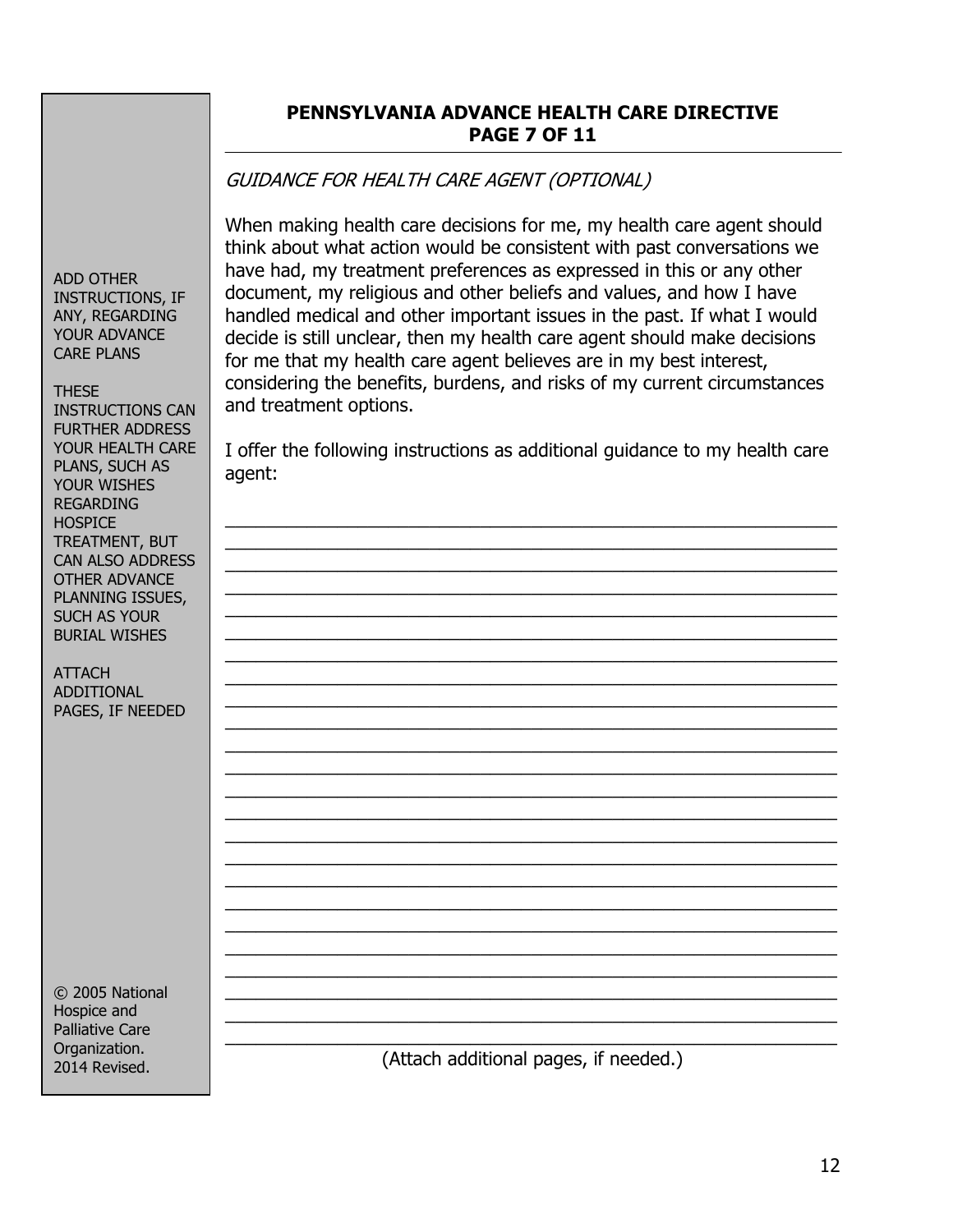|                                                                           | PENNSYLVANIA ADVANCE HEALTH CARE DIRECTIVE<br><b>PAGE 8 OF 11</b>                                                                                                                                                                                                                                                                                                                                               |  |
|---------------------------------------------------------------------------|-----------------------------------------------------------------------------------------------------------------------------------------------------------------------------------------------------------------------------------------------------------------------------------------------------------------------------------------------------------------------------------------------------------------|--|
|                                                                           | <b>PART III: LIVING WILL</b>                                                                                                                                                                                                                                                                                                                                                                                    |  |
|                                                                           | The following health care treatment instructions exercise my right to<br>make my own health care decisions. These instructions are intended to<br>provide clear and convincing evidence of my wishes to be followed when I<br>lack the capacity to understand, make or communicate my treatment<br>decisions:                                                                                                   |  |
| <b>LIVING WILL</b><br><b>INFORMATION</b>                                  | IF I HAVE AN END-STAGE MEDICAL CONDITION (WHICH WILL RESULT<br>IN MY DEATH, DESPITE THE INTRODUCTION OR CONTINUATION OF<br>MEDICAL TREATMENT) OR AM PERMANENTLY UNCONSCIOUS SUCH AS<br>AN IRREVERSIBLE COMA OR AN IRREVERSIBLE VEGETATIVE STATE AND<br>THERE IS NO REALISTIC HOPE OF SIGNIFICANT RECOVERY, ALL OF THE<br>FOLLOWING APPLY (CROSS OUT ANY TREATMENT INSTRUCTIONS WITH<br>WHICH YOU DO NOT AGREE): |  |
|                                                                           | 1. I direct that I be given health care treatment to relieve pain or provide<br>comfort even if such treatment might shorten my life, suppress my<br>appetite or my breathing, or be habit forming.                                                                                                                                                                                                             |  |
| <b>CROSS OUT ANY</b>                                                      | 2. I direct that all life prolonging procedures be withheld or withdrawn.                                                                                                                                                                                                                                                                                                                                       |  |
| TREATMENT<br>INSTRUCTIONS<br>With Which You<br><b>DISAGREE</b>            | 3. I specifically do not want any of the following as life prolonging<br>procedures: (If you wish to receive any of these treatments, write "I do<br>want" after the treatment)                                                                                                                                                                                                                                 |  |
|                                                                           | heart-lung resuscitation (CPR)                                                                                                                                                                                                                                                                                                                                                                                  |  |
|                                                                           |                                                                                                                                                                                                                                                                                                                                                                                                                 |  |
| <b>WRITE "I DO</b><br><b>WANT" IF YOU</b>                                 | dialysis (kidney machine) ________________                                                                                                                                                                                                                                                                                                                                                                      |  |
| <b>WISH TO RECEIVE</b><br><b>THESE</b>                                    | surgery____________________                                                                                                                                                                                                                                                                                                                                                                                     |  |
| <b>TREATMENTS</b>                                                         | chemotherapy_________________                                                                                                                                                                                                                                                                                                                                                                                   |  |
|                                                                           | radiation treatment_________________                                                                                                                                                                                                                                                                                                                                                                            |  |
| © 2005 National<br>Hospice and<br><b>Palliative Care</b><br>Organization. |                                                                                                                                                                                                                                                                                                                                                                                                                 |  |

2014 Revised.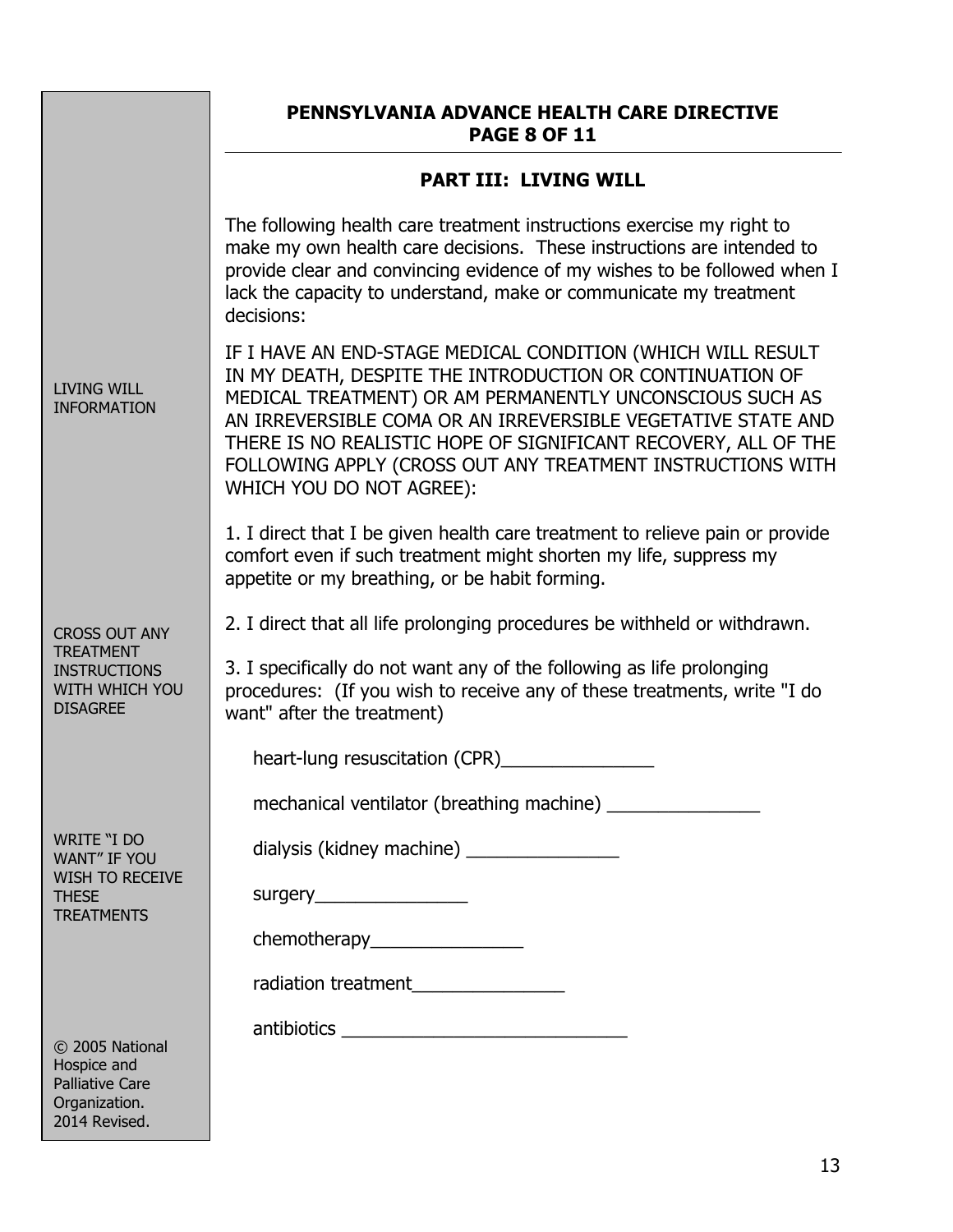|                                                                                            | <b>PENNSYLVANIA ADVANCE HEALTH CARE DIRECTIVE</b><br><b>PAGE 9 OF 11</b>                                                                                                                                                                                                                                                                                                                                                                                                                                                                     |  |
|--------------------------------------------------------------------------------------------|----------------------------------------------------------------------------------------------------------------------------------------------------------------------------------------------------------------------------------------------------------------------------------------------------------------------------------------------------------------------------------------------------------------------------------------------------------------------------------------------------------------------------------------------|--|
|                                                                                            | Please indicate whether you want nutrition (food) or hydration (water)<br>medically supplied by a tube into your nose, stomach, intestine, arteries,<br>or veins if you have an end-stage medical condition or are permanently<br>unconscious and there is no realistic hope of significant recovery.                                                                                                                                                                                                                                        |  |
|                                                                                            | <b>TUBE FEEDINGS</b>                                                                                                                                                                                                                                                                                                                                                                                                                                                                                                                         |  |
|                                                                                            | I want tube feedings to be given<br><b>OR</b>                                                                                                                                                                                                                                                                                                                                                                                                                                                                                                |  |
| <b>INITIAL ONLY ONE</b>                                                                    | I do not want tube feedings to be given.                                                                                                                                                                                                                                                                                                                                                                                                                                                                                                     |  |
|                                                                                            | <b>HEALTH CARE AGENT'S USE OF INSTRUCTIONS</b>                                                                                                                                                                                                                                                                                                                                                                                                                                                                                               |  |
| <b>INITIAL ONLY ONE</b>                                                                    | My health care agent must follow these instructions.<br><b>OR</b>                                                                                                                                                                                                                                                                                                                                                                                                                                                                            |  |
|                                                                                            | These instructions are only guidance. My health care agent<br>shall have final say and may override any of my instructions.<br>(Indicate any exceptions here):                                                                                                                                                                                                                                                                                                                                                                               |  |
|                                                                                            |                                                                                                                                                                                                                                                                                                                                                                                                                                                                                                                                              |  |
|                                                                                            | If I have not appointed a health care agent, these instructions shall be<br>followed.                                                                                                                                                                                                                                                                                                                                                                                                                                                        |  |
|                                                                                            | <b>LEGAL PROTECTION</b>                                                                                                                                                                                                                                                                                                                                                                                                                                                                                                                      |  |
| © 2005 National<br>Hospice and<br><b>Palliative Care</b><br>Organization.<br>2014 Revised. | Pennsylvania law protects my health care agent and health care providers<br>from any legal liability for their good faith actions in following my wishes<br>as expressed in this form or in complying with my health care agent's<br>direction. On behalf of myself, my executors and heirs, I further hold my<br>health care agent and my health care providers harmless and indemnify<br>them against any claim for their good faith actions in recognizing my<br>health care agent's authority or in following my treatment instructions. |  |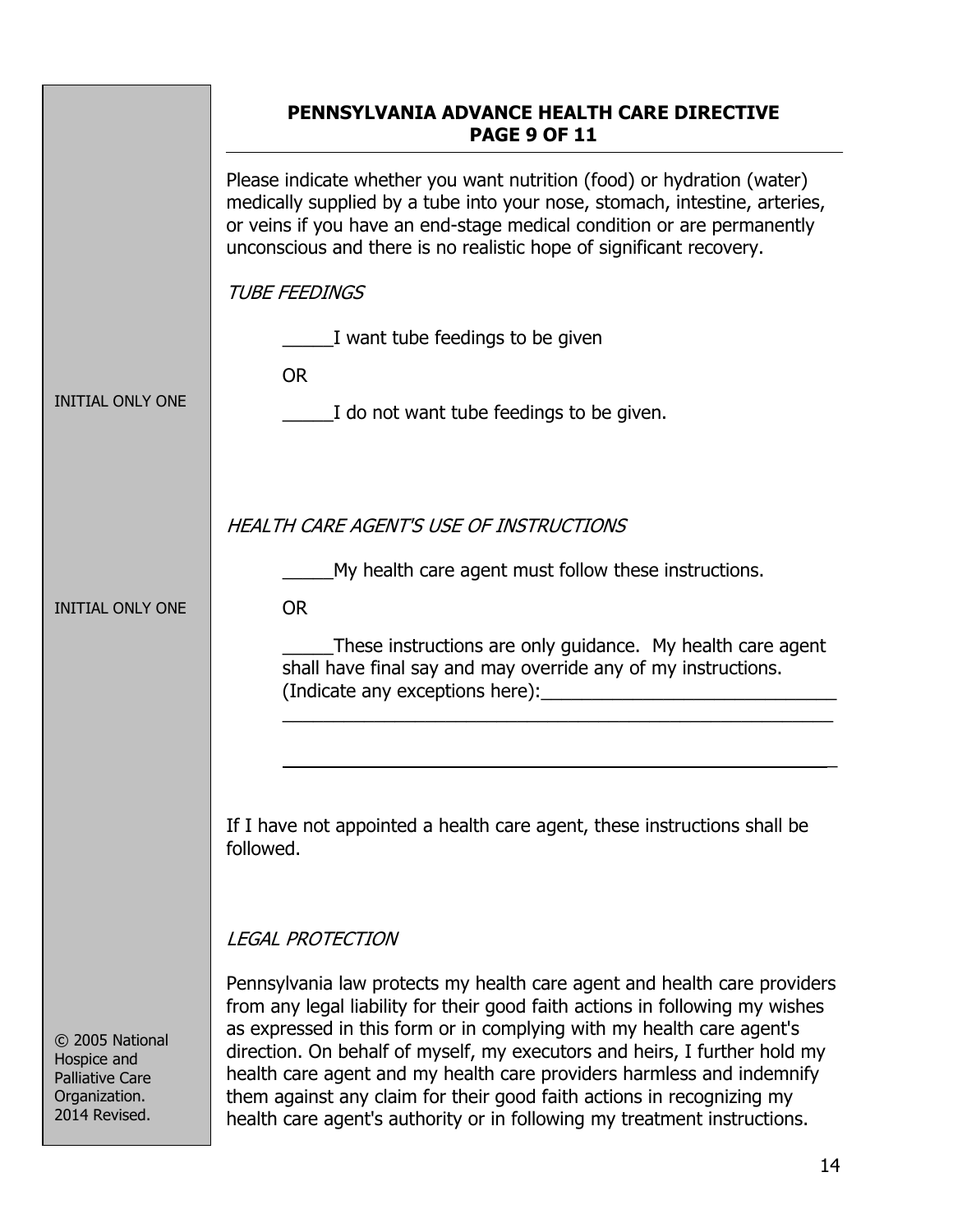|                                                                           | PENNSYLVANIA ADVANCE HEALTH CARE DIRECTIVE<br><b>PAGE 10 OF 11</b>                                                                                                                                                                                                 |
|---------------------------------------------------------------------------|--------------------------------------------------------------------------------------------------------------------------------------------------------------------------------------------------------------------------------------------------------------------|
| <b>ORGAN DONATION</b>                                                     | ORGAN DONATION (INITIAL ONE OPTION ONLY)                                                                                                                                                                                                                           |
|                                                                           | I consent to donate my organs and tissues at the time of<br>my death for the purpose of transplant, medical study or<br>education. (Insert any limitations you desire on donation of<br>specific organs or tissues or uses for donation of organs and<br>tissues.) |
| <b>INITIAL ONLY ONE</b>                                                   |                                                                                                                                                                                                                                                                    |
|                                                                           | <b>OR</b>                                                                                                                                                                                                                                                          |
|                                                                           | I do not consent to donate my organs or tissues at the<br>time of my death.                                                                                                                                                                                        |
|                                                                           | If I have consented to donate my organs and tissues, I place the following<br>limitation on my donation: (Insert any limitations you desire on donation<br>of specific organs or tissues or uses for donation of organs and tissues.)                              |
|                                                                           |                                                                                                                                                                                                                                                                    |
|                                                                           |                                                                                                                                                                                                                                                                    |
|                                                                           |                                                                                                                                                                                                                                                                    |
|                                                                           |                                                                                                                                                                                                                                                                    |
|                                                                           |                                                                                                                                                                                                                                                                    |
|                                                                           |                                                                                                                                                                                                                                                                    |
|                                                                           |                                                                                                                                                                                                                                                                    |
|                                                                           |                                                                                                                                                                                                                                                                    |
| C 2005 National<br>Hospice and<br><b>Palliative Care</b><br>Organization. |                                                                                                                                                                                                                                                                    |
| 2014 Revised.                                                             |                                                                                                                                                                                                                                                                    |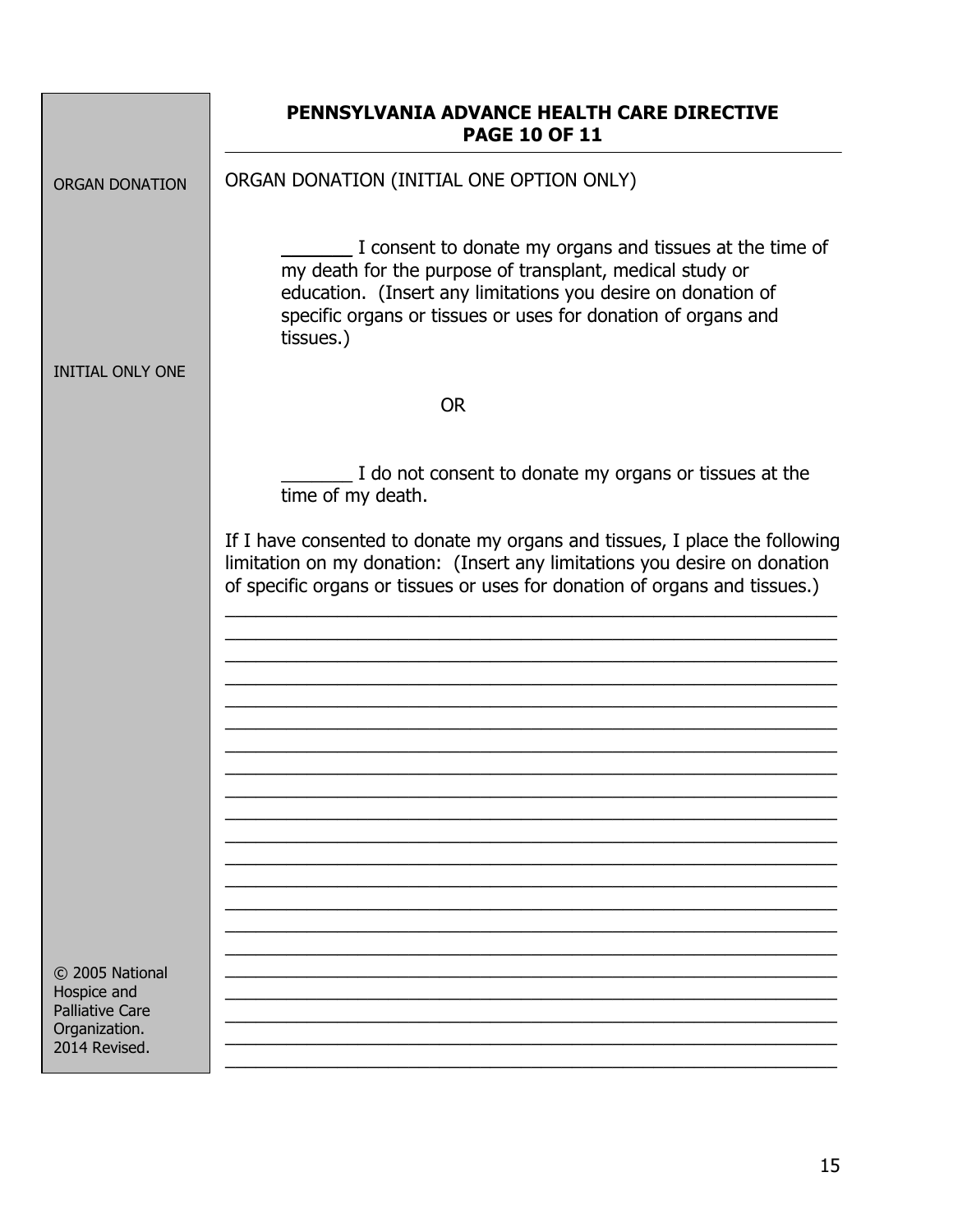|                                                                                            | <b>PENNSYLVANIA ADVANCE HEALTH CARE DIRECTIVE</b><br><b>PAGE 11 OF 11</b>                                                                                                                                                                                                                                                                                                                 |       |  |  |
|--------------------------------------------------------------------------------------------|-------------------------------------------------------------------------------------------------------------------------------------------------------------------------------------------------------------------------------------------------------------------------------------------------------------------------------------------------------------------------------------------|-------|--|--|
|                                                                                            | <b>PART IV: SIGNATURE</b>                                                                                                                                                                                                                                                                                                                                                                 |       |  |  |
| PRINT YOUR NAME<br>AND THE DATE AND<br><b>SIGN HERE</b>                                    | attorney and health care treatment instructions.                                                                                                                                                                                                                                                                                                                                          |       |  |  |
|                                                                                            | (SIGN FULL NAME HERE FOR HEALTH CARE POWER OF ATTORNEY AND<br>HEALTH CARE TREATMENT INSTRUCTIONS)                                                                                                                                                                                                                                                                                         |       |  |  |
|                                                                                            |                                                                                                                                                                                                                                                                                                                                                                                           |       |  |  |
|                                                                                            |                                                                                                                                                                                                                                                                                                                                                                                           |       |  |  |
|                                                                                            | WITNESS SIGNATURE: University of the MITNESS SIGNATURE:                                                                                                                                                                                                                                                                                                                                   | Date: |  |  |
| Your Two<br>WITNESSES MUST<br>SIGN AND DATE<br>AND PRINT THEIR<br><b>NAMES HERE</b>        | Printed name: The contract of the contract of the contract of the contract of the contract of the contract of the contract of the contract of the contract of the contract of the contract of the contract of the contract of                                                                                                                                                             |       |  |  |
|                                                                                            |                                                                                                                                                                                                                                                                                                                                                                                           |       |  |  |
|                                                                                            |                                                                                                                                                                                                                                                                                                                                                                                           |       |  |  |
| © 2005 National<br>Hospice and<br><b>Palliative Care</b><br>Organization.<br>2014 Revised. | Two witnesses at least 18 years of age are required by Pennsylvania law<br>and should witness your signature in each other's presence. A person<br>who signs this document on behalf of and at the direction of a principal<br>may not be a witness. (It is preferable if the witnesses are not your<br>heirs, nor your creditors, nor employed by any of your health care<br>providers.) |       |  |  |